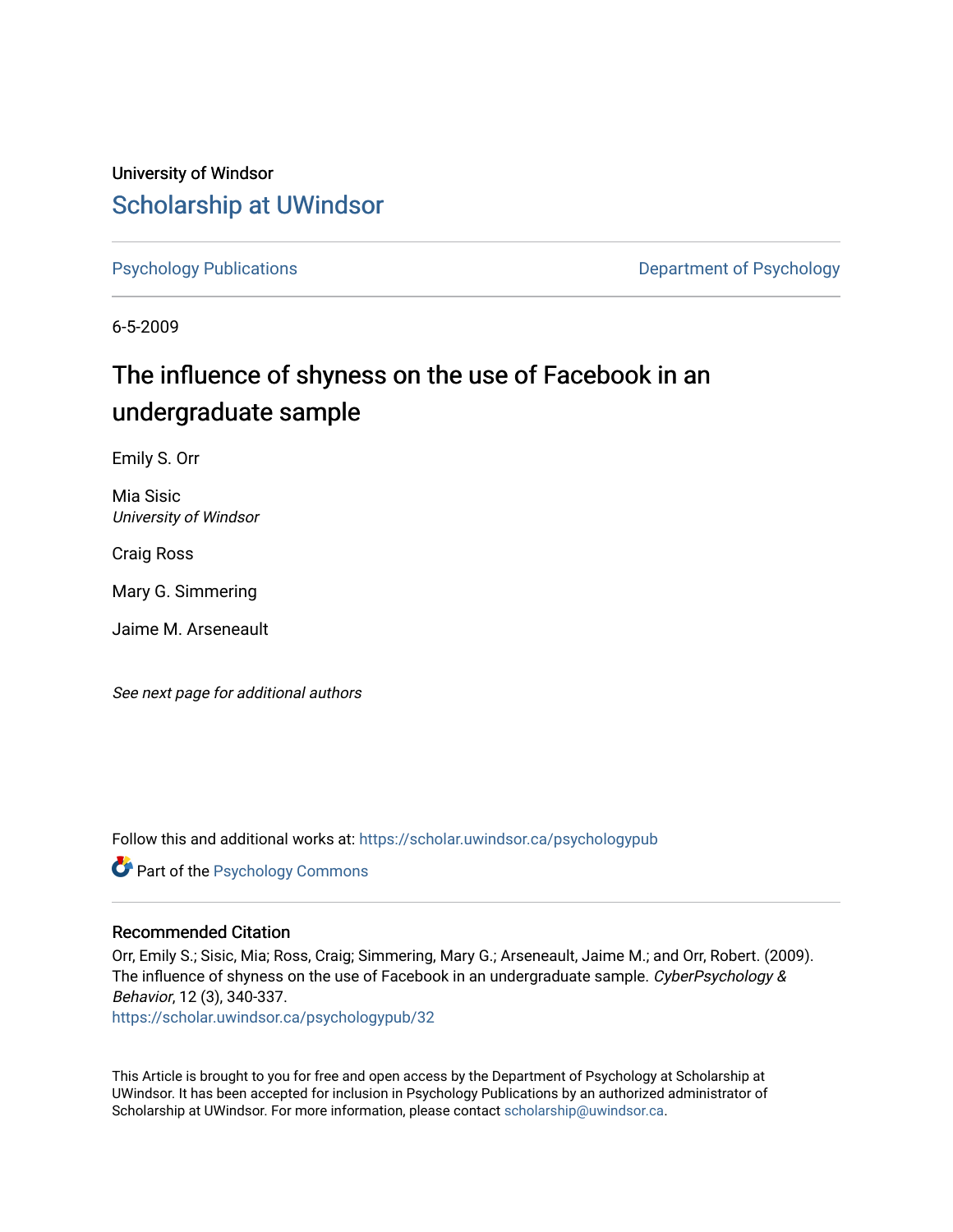### Authors

Emily S. Orr, Mia Sisic, Craig Ross, Mary G. Simmering, Jaime M. Arseneault, and Robert Orr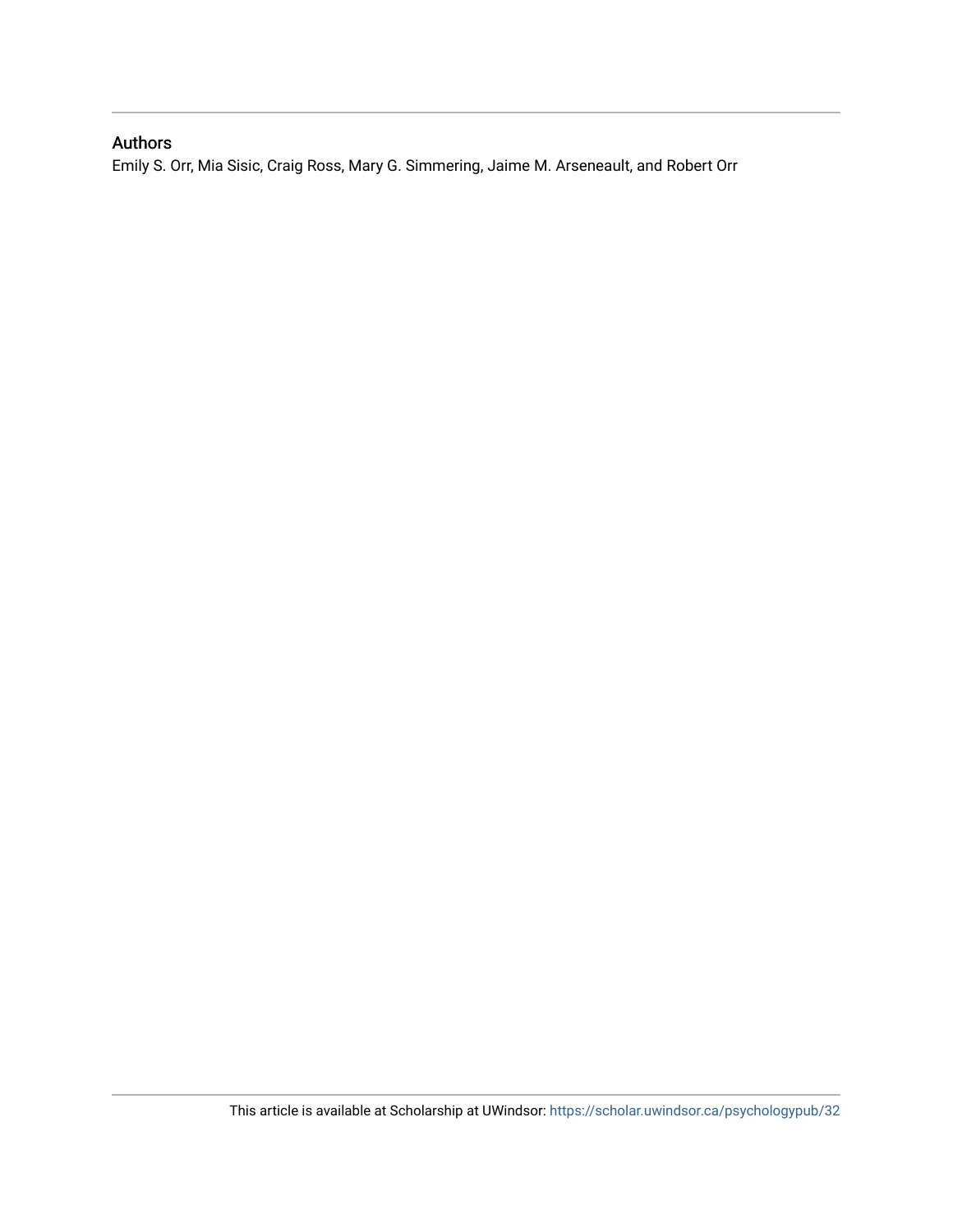## **Rapid Communication**

## The Influence of Shyness on the Use of Facebook in an Undergraduate Sample

Emily S. Orr, M.A., Mia Sisic, B.A., Craig Ross, M.A., Mary G. Simmering, M.A., Jaime M. Arseneault, M.A., and R. Robert Orr, Ph.D.

#### **Abstract**

Researchers have suggested that individual differences will help to determine which online communication tools appeal to and are used by different individuals. With respect to the domain of computer-mediated communication, shyness is a particular personality trait of interest, as forums provide opportunities for social interactions that shy individuals might otherwise avoid. The present study investigated the personality trait of shyness and its relation with certain features of an online communication tool (Facebook). We hypothesized that shyness would be significantly related to the quantity of time spent on Facebook, the number of contacts added to one's Facebook profile, and attitudes toward Facebook. Our findings supported that shyness was significantly positively correlated with the time spent on Facebook and having favorable attitudes toward the social networking site. Furthermore, shyness was significantly negatively correlated with the number of Facebook "Friends." Limitations of the present study and suggestions for future research are addressed.

#### **Introduction**

THE INTERNET HAS BEEN a part of our lives for almost two<br>decades, and online communication (e.g., e-mail, instant messaging, chat rooms, and social networking sites) continues to evolve in an attempt to appeal to the general public. One potential benefit of computer-mediated communication (CMC) is the possibility of expanding one's social network. This particular feature of Internet use may be more appealing to those who have difficulty engaging in social communication in the real world, such as those who are shy. Consequently, the purpose of this investigation was to determine whether shyness was related to the use of a social networking site.

McKenna and Bargh<sup>1</sup> proposed that variables associated with online communication, such as anonymity, the bridging of physical distance, perceived control of conversations, and overcoming the barrier of physical attractiveness, can be appealing to CMC users. Moreover, they asserted that these various features, in conjunction with individual and personality differences, will determine one's pattern of Internet use. In this context, McKenna and Bargh suggested that social researchers would be best advised to focus their efforts on individual differences (e.g., shyness) that might explain the use of online communication tools.

Among the variety of online tools now available for communication, social networking sites are one of the newest, and they provide a rich source of potential research for social scientists. Social networking sites (SNSs) are online Web sites that allow individuals to create personal profiles visible to others using the site in an attempt to establish or increase an online social network. Examples of SNSs include Facebook, MySpace, Lava Life, and Plenty of Fish, all of which serve the purpose of connecting individuals with other users of the same site.

#### Shyness in online forums

Shyness is characterized by anxiety reactions (e.g., tension, discomfort, aversion of gaze) and an inhibition of normal social behaviors when in the presence of others.<sup>2</sup> This pattern of inhibition may also be evident in online interactions. Madell and Muncer<sup>3</sup> reviewed the use of Internet communication tools by shy individuals. In particular, they reviewed usage patterns of e-mail, chat rooms, and instant messaging. They found that shyness was negatively correlated with e-mail usage but unrelated to use of chat rooms or instant messaging. Madell and Muncer explained the negative association between shyness and e-mail usage by proposing that shy individuals did not have sufficient social

Department of Psychology, University of Windsor, Windsor, Ontario, Canada.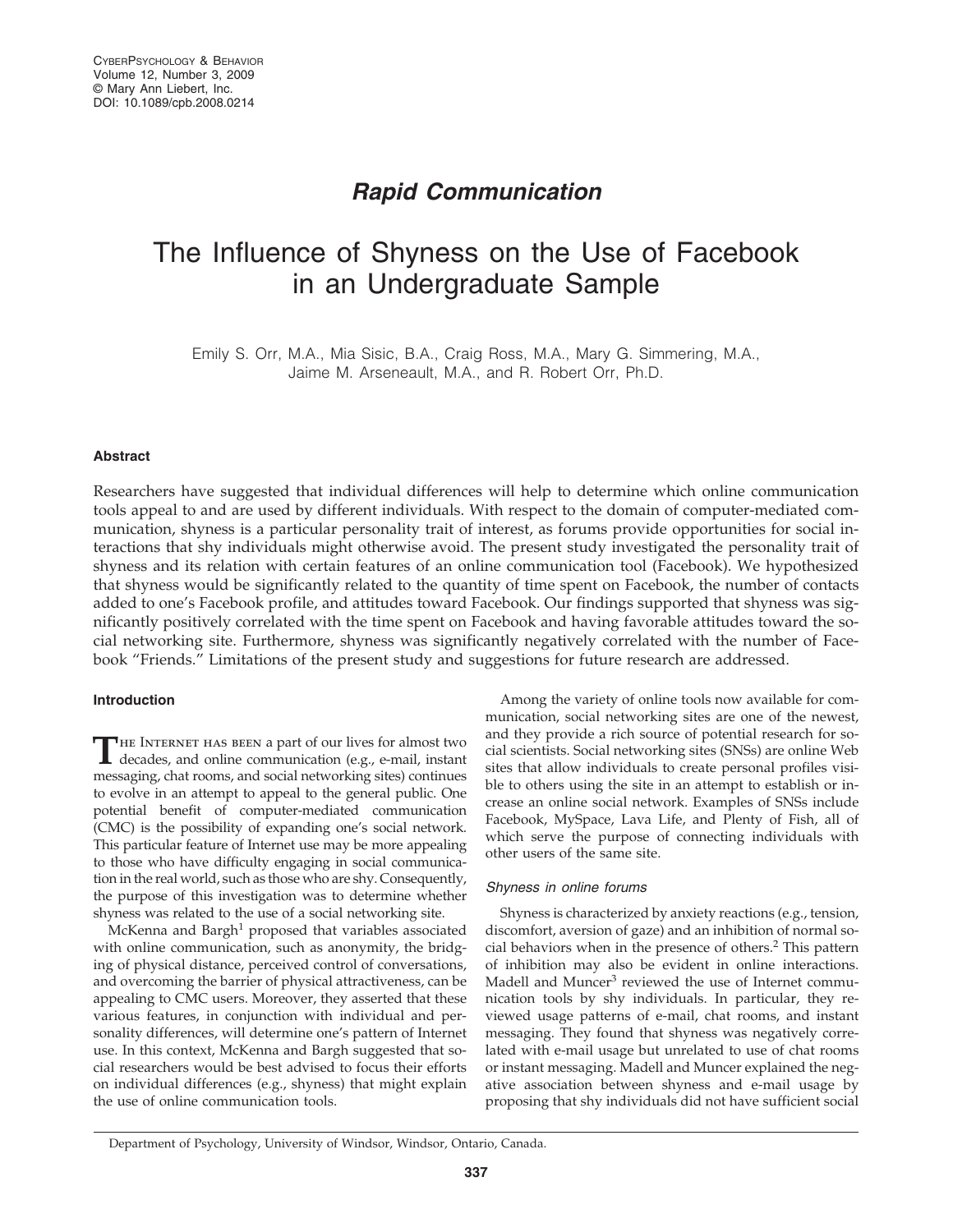contacts with whom to exchange e-mail. They concluded that shyness did not encourage greater use of online communication tools, but also that it did not act as a barrier.

Conversely, Sheeks and Birchmeier $4$  argued that the desire to find gratifying social relationships for shy individuals may result in a greater reliance on online communication tools. In their investigation of the perceived advantages of CMC tools for shy individuals, they found that shy individuals were more likely than nonshy individuals to report satisfying relationships established online. Similarly, Ward and Tracey<sup>5</sup> found that shy individuals were more likely to establish online relationships. However, shy participants still expressed greater difficulty in their online relationships, relative to nonshy participants.

The results of these studies tend to support the notion that shyness is not a barrier to online interaction and may facilitate engagement in online relationships (e.g., online dating<sup>8</sup>). Given the anonymity that can be afforded to individuals in online forums, it is not surprising that shy individuals might be more willing to engage in online interactions than offline interactions, given their discomfort in social situations. Thus, Sheeks and Birchmeier argued that "because of the perceived control features of CMC, people with social inhibitions (i.e., the socially anxious or shy) often turn to the Internet to meet their social and intimacy needs."4(p65)

#### The present study

The purpose of this study was to establish whether shyness was related to the use of Facebook. Given that shy individuals typically report having fewer friends than do nonshy individuals in the offline world, $6$  we hypothesized that shy individuals would also have fewer Facebook "Friends." Moreover, given the anonymity afforded to individuals in online interactions, we hypothesized that shyness would be positively correlated with time spent on Facebook. Furthermore, we hypothesized that shy individuals would have more favorable attitudes toward Facebook, as online communication tools have previously been shown to meet the social needs of shy individuals.<sup>4</sup>

#### **Method**

#### **Participants**

One hundred three undergraduate students at a university in southwestern Ontario enrolled in the present study. The sample included 16 men and 87 women, and the mean age was  $21.50$  years  $(SD = 5.29)$ , with a range of 17 to 52 years. Of this range, 94% of the participants were 27 years

old or younger. Students were compensated with partial course credit for their participation.

#### **Materials**

Online questionnaires were used to evaluate participants' self-reported shyness, use of Facebook (including time spent on Facebook and the number of Facebook Friends), attitudes toward Facebook, and the relations among these variables. Participants were asked to indicate how many minutes they spent on Facebook on a daily basis using a 6-point Likert scale ranging from 1, *10 or less*, to 6, *3- hours*. They were also asked to indicate how many Facebook Friends they had on their profile in an open-ended format.

Six items from Ellison et al.<sup>7</sup> and an additional item composed by the authors ("How satisfied are you with Facebook overall?") were utilized to investigate attitudes toward Facebook. The maximum possible score of the 7-item composite was 35 (indicating very favorable attitudes toward Facebook). There was a minimum possible score of 0 (indicating very unfavorable attitudes toward Facebook). Cronbach's alpha was 0.84 for all the items in the present study.

Shyness was measured via the Revised Cheek and Buss Shyness Scale (RCBS-20).8 There are several versions of this scale, which vary in the number of items contained in the questionnaire. The version used in the present study consisted of 20 items rated on a 5-point Likert scale. Scores can range from a minimum of 20 (very nonshy) to a high of 100 (very shy). This version of the RCBS-20 has demonstrated good reliability, $9,10$  and both this scale and alternate forms of the CBS have been shown to have adequate psychometric properties.11,12 The RCBS-20 was demonstrated to be reliable in the present study ( $\alpha = 0.88$ ).

#### **Procedure**

Participants were recruited through the university's psychology participation pool. After indicating an interest in the study, participants were sent an e-mail containing the study's URL as well as the necessary login credentials. Although the survey was hosted on the university's Web server, it was not possible to access the study Web site without these credentials. Participants were also provided with an individual identification code that allowed them to return to their survey if they were accidentally disconnected. The data presented here were part of a larger battery focused on correlates of CMC use. The total battery took approximately 60 minutes to complete. Participants were recruited over a 2-week timeframe in February 2008.

Table 1. Correlation Matrix

|                        | <i>Shyness</i> | Time    | Friends  | Attitudes |
|------------------------|----------------|---------|----------|-----------|
| Shyness                | 1.00           | $0.24*$ | $-0.25*$ | $0.28*$   |
| Time <sup>a</sup>      |                | 1.00    | $0.27*$  | $0.60**$  |
| Friendsb               |                |         | 1.00     | 0.12      |
| Attitudes <sup>c</sup> |                |         |          | 1.00      |

aTime = How many minutes per day do you spend on Facebook?

<sup>a</sup>Time = *How many minutes per day do you spend on Facebook?*<br><sup>b</sup>Friends = *Approximately how many friends are on your Facebook Friends list?*<br><sup>c</sup>Attitudes = Composite of attitudes toward Facebook derived from Ellisc

Attitudes = Composite of attitudes toward Facebook derived from Ellison et al.<sup>7</sup> and an additional item added by the authors.

 $**p$  < 0.01 (two-tailed);  $*p$  < 0.05 (two-tailed).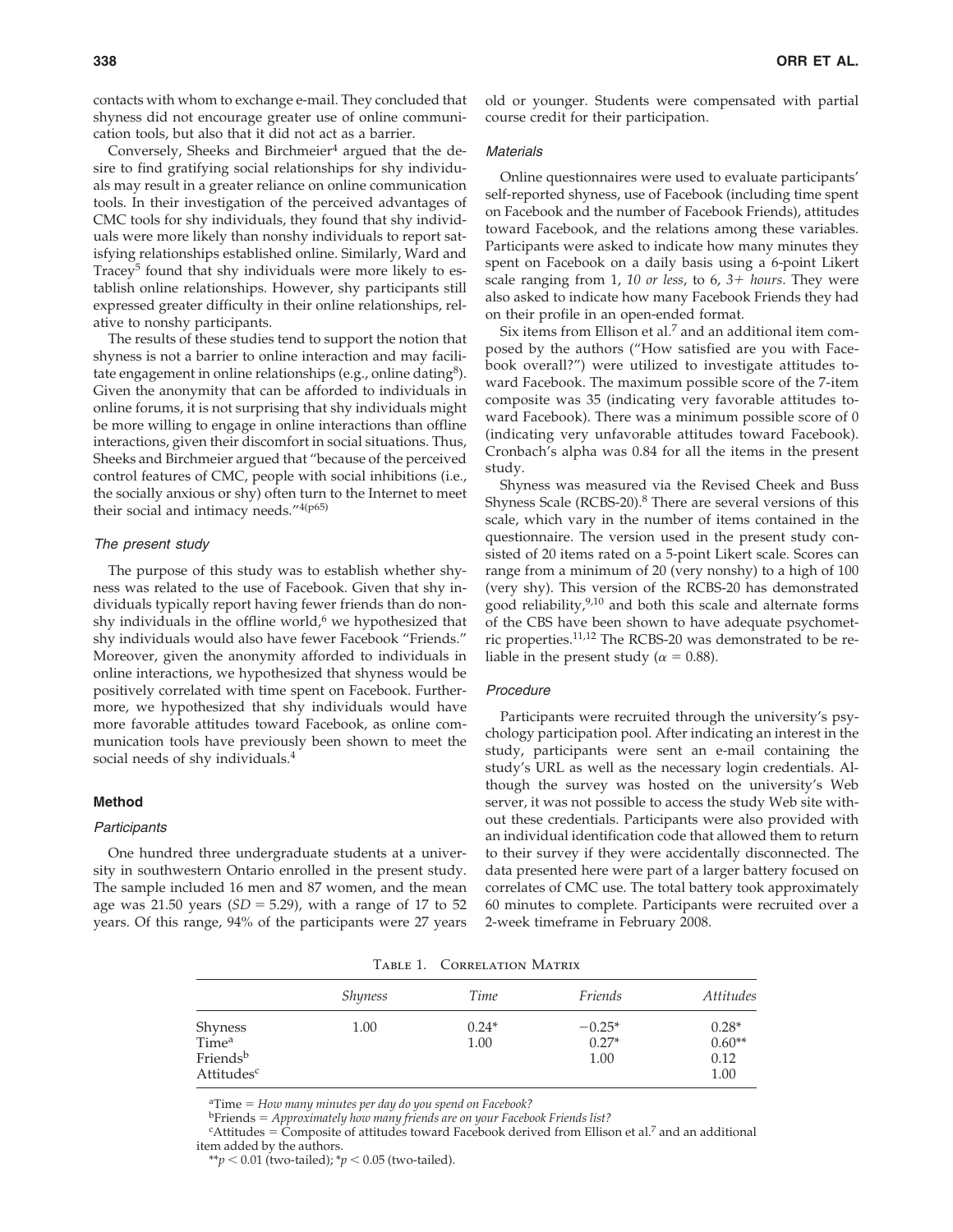#### **Results**

A mean shyness score of  $52.55$   $(SD = 14.17)$  was found with this sample. There was no significant difference between men and women with respect to shyness,  $t(98) =$  $-0.241$ ,  $p > 0.05$ . Age, however, was significantly correlated with shyness,  $r(97) = -0.334$ ,  $p < 0.01$ . Given that shyness demonstrates both situational and temporal stability<sup>13</sup> and that the majority (94%) of the sample was 27 years of age or younger, age was not controlled for in further analyses.

Our sample had an average of 224 Facebook Friends added to their profiles  $(SD = 143)$ . With respect to the amount of time spent on Facebook, a mean score of  $2.33$   $(SD = 1.21)$ was obtained using the 6-point Likert scale described previously, indicating that participants reported spending just over 30 minutes daily on Facebook. Finally, participants recorded a mean of 22.06 ( $SD = 5.78$ ) on the attitudes toward Facebook composite.

A correlation matrix was created to explore the associations among shyness, time spent on Facebook, number of Facebook Friends, and attitudes toward Facebook, see Table 1. As predicted, shyness was significantly positively correlated with the amount of time spent on Facebook. In other words, shy individuals reported spending more time on Facebook, supporting our first hypothesis. Consistent with our second hypothesis, shyness was significantly negatively associated with the number of Facebook Friends. That is, as participants' self-reported levels of shyness increased, they reported having fewer Facebook contacts on their profile.

In terms of the relation between shyness and attitudes toward Facebook, correlational analysis revealed that shyness was significantly positively correlated with attitudes toward Facebook. Consistent with our final hypothesis, shy individuals were more likely to have favorable attitudes toward Facebook.

#### **Discussion**

The results of this study indicate that the dispositional trait of shyness is significantly related to features of Facebook use as well as to attitudes held toward this form of CMC. Specifically, we found that shyness significantly predicted the number of Friends added to one's Facebook profile. This suggests that shy individuals have fewer friends in this online forum, relative to nonshy individuals. These results are commensurate with offline trends indicating that shy individuals have fewer reported friendships.<sup>6</sup> Additionally, we found that shy individuals reported spending more time on Facebook. Finally, we found that attitudes toward Facebook were significantly associated with shyness, such that shy individuals reported having more favorable attitudes toward Facebook than did nonshy individuals. These findings all served to support our hypotheses.

Together, these findings suggest that although shy individuals do not have as many contacts on their Facebook profiles, they still regard this tool as an appealing method of communication and spend more time on Facebook than do nonshy individuals. Such findings might be explained by the anonymity afforded by online communication, specifically, the removal of many of the verbal and nonverbal cues associated with face-to-face interactions. As Ward and Tracey<sup>8</sup> suggested, this anonymity may appeal to shy individuals, and therefore they appreciate the medium despite not using

it to its full potential (i.e., adding more Facebook Friends). Moreover, as suggested by Sheeks and Birchmeier, $4$  the characteristics associated with shyness may result in a reliance of shy individuals on online communication tools. Therefore, it is not surprising that our results revealed a significant positive correlation between time spent on Facebook and shyness.

A particular limitation of the present study is the generalizability of the sample. While Facebook was originally developed with the intent of linking individuals on a college campus, $^7$  it is now open to all individuals, regardless of whether they have academic affiliation. Therefore, it is possible that the findings of the present study, using only a sample of university students, will not generalize to other Facebook users who do not attend university or college. Another limitation of the present study was the method with which time spent on Facebook was assessed. Participants were limited to a 6-point Likert scale to report the quantity of time they spent on this site. Had this item been recorded in an open-ended format, it is possible that a stronger, more representative correlation would have been obtained.

Accordingly, future researchers in this domain would be well served to investigate the time spent on Facebook through open-ended questions for continuous variables such as time. Moreover, it is possible that shyness is significantly related to different facets of Facebook that are specific to this online communication tool, such as posting photos with personal content and messaging others in a public forum. Therefore, future researchers may choose to explore these Facebook-specific functions and the association between these functions and personality traits such as shyness. Finally, future researchers might also consider replicating these results with a nonuniversity sample in order to ascertain whether these findings hold for the entire Facebook population.

#### **Disclosure Statement**

The authors have no conflict of interest.

#### **References**

- 1. McKenna KYA, Bargh JA. Plan 9 from cyberspace: the implications of the Internet for personality and social psychology. Personality and Social Psychology Review 2000; 4:57–75.
- 2. Buss AH. (1980) *Self-consciousness and social anxiety*. San Francisco: Freeman.
- 3. Madell D, Muncer S. Internet communication: an activity that appeals to shy and socially phobic people? CyberPsychology & Behavior 2006; 9:618–22.
- 4. Sheeks MS, Birchmeier ZP. Shyness, sociability, and the use of computer-mediated communication in relationship development. CyberPsychology & Behavior 2007; 10:64–70.
- 5. Ward CG, Tracey TJG. Relation of shyness with aspects of online relationship involvement. Journal of Social & Personal Relationships 2004; 21:611–23.
- 6. Jones WH, Carpenter BN. (1986) Shyness, social behavior, and relationships. In Jones WH, Cheeks JM, & Briggs SR, eds. *Shyness: perspectives on research and treatment*. New York: Plenum Press, pp. 227–39.
- 7. Ellison NB, Steinfield C, Lampe C. The benefits of Facebook "friends": social capital and college students' use of online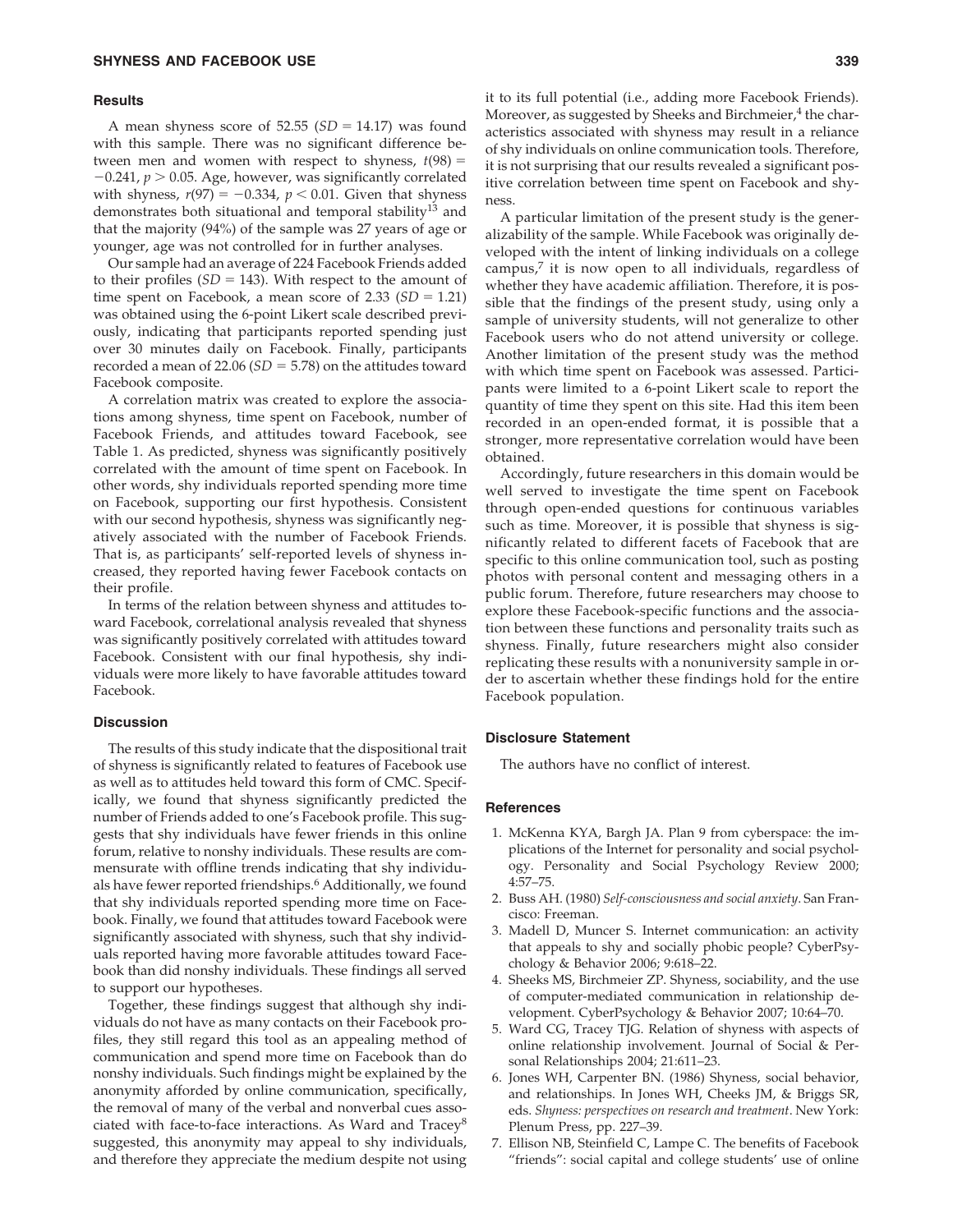social network sites. Journal of Computer-Mediated Communication 2007; 12:1143–68.

- 8. Cheek JM, Melchior LA. (1985) Measuring the three components of shyness. In Davis MH, Franzoi SL (cochairs), *Emotion, personality, and personal well-being* II. Symposium conducted at the annual convention of the American Psychological Association, Los Angeles. www.wellesley.edu/Psychology/Cheek/ research.html#20item (accessed July 18, 2008).
- 9. Cheek JM, Krasnoperova EN. (1990) Varieties of shyness in adolescence and adulthood. In Schmidt LA, Schulkin J, eds. *Extreme fear, shyness, and social phobia*. New York: Plenum Press, pp. 47–84.
- 10. Melchior LA, Cheek JM. Shyness and anxious self-preoccupation during a social interaction. Journal of Social Behavior & Personality 1990; 5:117–30.
- 11. Cheek JM, Briggs SR. (1990) Shyness as a personality trait. In Crozier WR, ed. *Shyness and embarrassment: perspectives from social psychology*. Cambridge: Cambridge University Press, pp. 315–37.
- 12. Bruch MA. (2001) Shyness and social interaction. In Crozier WR, Alden LE, eds. *International handbook of social anxiety*. Chichester: Wiley, pp.187–94.
- 13. Briggs SR. (1985) A trait account of social shyness. In Shaver P, ed. *Review of personality and social psychology*, Vol. 6. Beverly Hills: Sage.

Address reprint requests to: *Emily S. Orr Department of Psychology University of Windsor 173 Chrysler Hall South 401 Sunset Avenue Windsor, Ontario Canada N9B 3P4*

*E-mail:* orre@uwindsor.ca